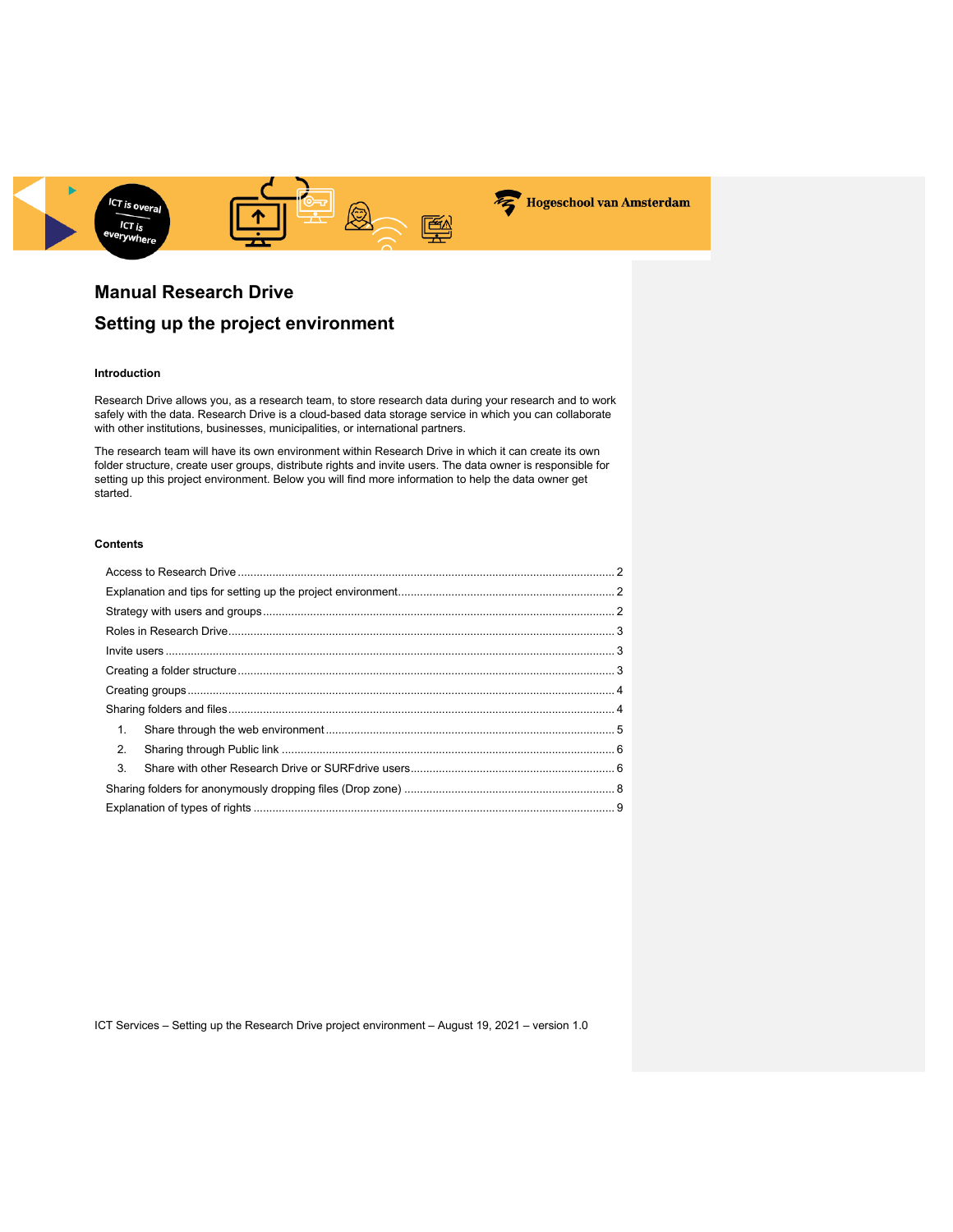

#### **Access to Research Drive**

The data owner must take the following steps to gain access to Research Drive and to set up the project environment:

- 1. A SurfSecureID is required for two-factor verification. During the Corona crisis, the user's identity cannot be checked and registered at the service desk. This is now done online. Without SurfSecureID you can neither apply nor gain access to Research Drive.You cannot gain access without SurfsecureID. ResearchIT can check if you already have a two-factor verification. If you already have it you do not need to take any action.
- 2. ResearchIT invites you to access Research Drive and you complete the activation. Select access through Surfconext if you have an internal account with the faculty. An external party can gain access through a local account.
- 3. ResearchIT will create the project folder after the account has been activated. We can only create the project folder and link it to your account after that.
- 4. You will see the folder when you log back into Research Drive. You are now able to invite other users and researchers.
- 5. You can also create a folder structure, create user groups and give others access.

### **Explanation and tips for setting up the project environment**

We explain the roles within Research Drive, how to set up the folder structure, how to use groups and how to apply names that you can assign to your groups and folders.

#### What we explain:

- Strategy with users and groups
- Roles in Research Drive
- Invite users
- Creating a folder structure
- Creating groups
- Sharing folders
- Allocating rights

#### **Strategy with users and groups**

- Manage users in groups as far as possible.
- Designate a group in such a way that you recognise it in relation to the research project.
- Create a group (prefix)-everyone r. The prefix is the name of the research project. The 'r' indicates that this group only has reading rights. Assign permissions to this everyone\_r group in the highest possible folder in the folder tree.
- Give permissions to groups and not individual users.
- As a data owner, create a group and make sure you have someone who can be your backup. Specify a name here, for example: grp.groupadministration.projectname\_rw and share the root folder with this group and then share all rights.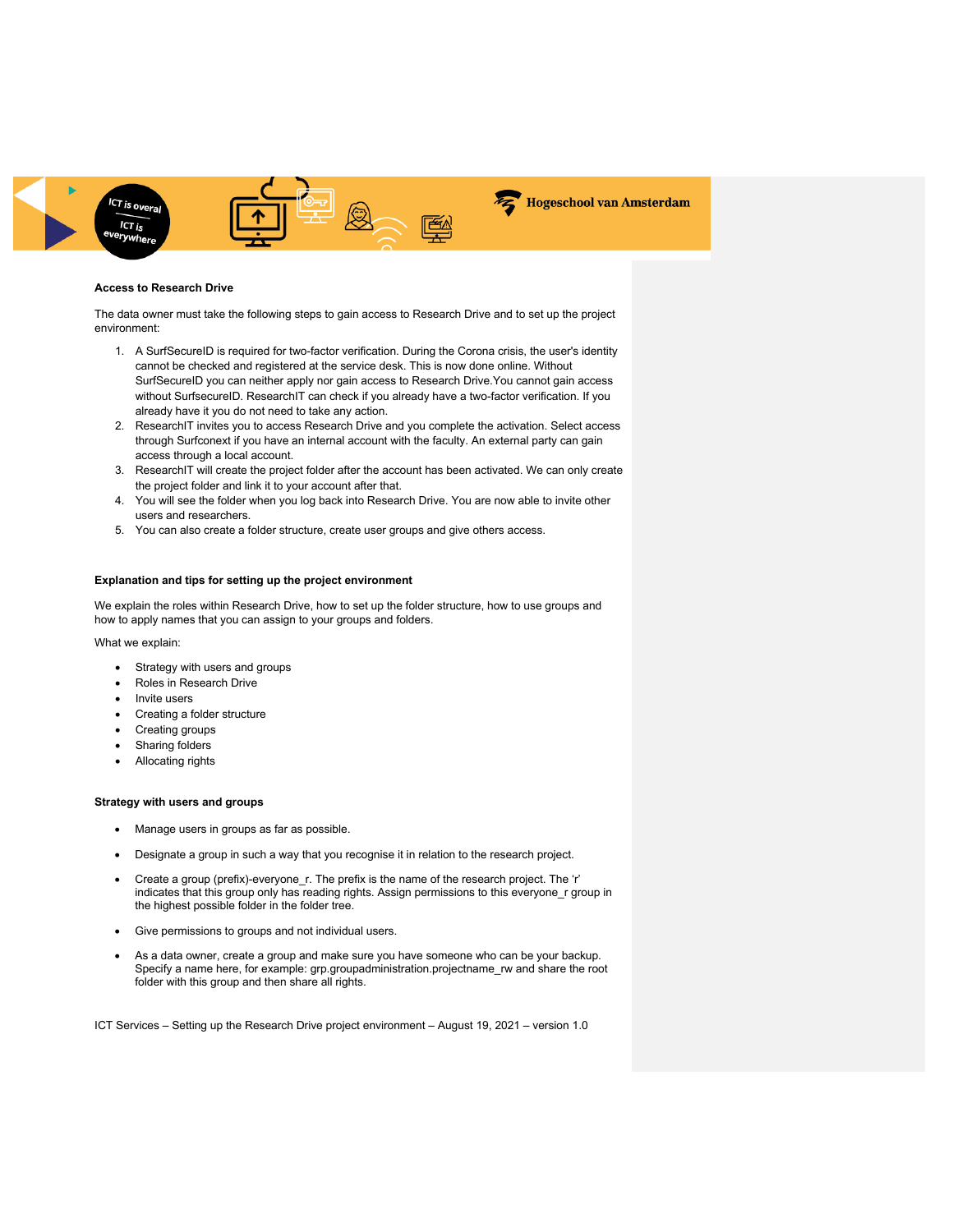



Hogeschool van Amsterdam

## **Roles in Research Drive**

#### Contract owner and dashboard owner:

• ResearchIT (ICT Services), researchit@hva.nl / researchit@uva.nl

Data steward:

- Project manager
- Lead researcher

#### Users:

- Users with a login from the faculty
- Employees and students (limited)
- Users without a login from the faculty. They are given a local account.

#### **Invite users**

The data owner invites fellow researchers as follows:

- 1. In Research Drive, select the option **Menu** > **Dashboard** at the top left.
- 2. Select the option **Authorize** > tabblad **Gebruikersaccount (User Accounts** tab**)** > **Gebruiker uitnodigen (Invite a User)**.
- 3. Then fill in the **name** and **e-mail address**. You do this on the basis of an e-mail invitation.
- 4. The fellow researcher will then receive an e-mail with the invitation.
	- a. If a fellow researcher also has an HvA-ID or UvAnetID, the activation will take place through Surfconext.
	- b. If the fellow researcher is external, a local account is created. This person receives two emails. The first e-mail is the invitation and the second e-mail contains a temporary password. It is recommended to change this password immediately.

**Note:** if the invitation is not accepted within 7 days, a reminder e-mail will be sent. This will be repeated a total of three times. After that, the invitation expires.

#### **Creating a folder structure**

- Use clear names for the folders with codes or abbreviations, including the subfolders!
- Create groups per project folder, and use the same codes and abbreviations.
- Folders higher up in the hierarchy in principle determine the rights for subfolders. However, these rights can be changed through 'share'.

An example of a folder structure with names has been given on the following page.

ICT Services – Setting up the Research Drive project environment – August 19, 2021 – version 1.0

**Met opmerkingen [DvH1]:** Hier stonden eerst de contactgegevens van Nasser en René.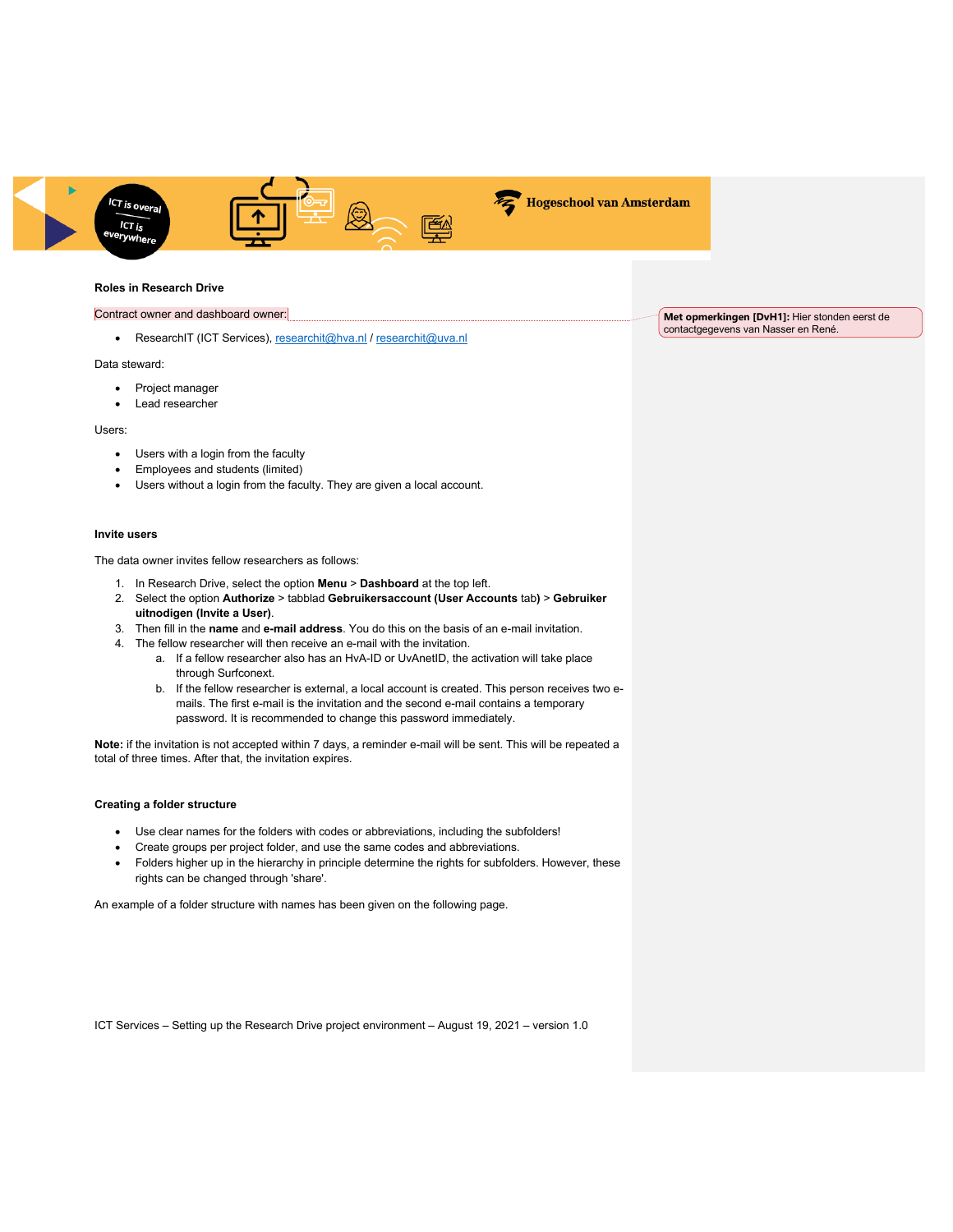

## **Creating groups**

First create a group before you can share a folder or file. It is also easier to grant permissions through groups.

- 1. Go to **Instellingen (Settings)** in the upper right corner to create a group. Now click on **Aangepaste groepen** (**Custom groups)**.
- 2. Click on **Groep maken** (**Create a group)** and choose a name for your group. In this example, the name of my group is 'grp-codex researchers'.
- 3. Now add the users.
- 4. Exit, now select the option **Bestanden** (**files)** in the dashboard.
- 5. Choose the folder you want to share with this group, and specify the appropriate permissions. **Tip:** if you create folders that can only be read by specific groups, you can make this clear through the name of the groups. For example: 'grp-researchers-r', where the 'r' stands for 'read'.

**Tip**: To provide a backup within Research Drive, the data owner (data steward in Research Drive) can add a second person as group owner in each group that is created.

#### **Sharing folders and files**

The following options are available for sharing folders and files:

- 1. Through the web environment for:
	- a. users with an internal University account
	- b. users with a local account and password (externals)
- 2. Through a public link for:
	- a. external users without an account
- 3. Through Federated Sharing from the Surfdrive environment or from another Research Drive environment for:
	- a. other Research Drive users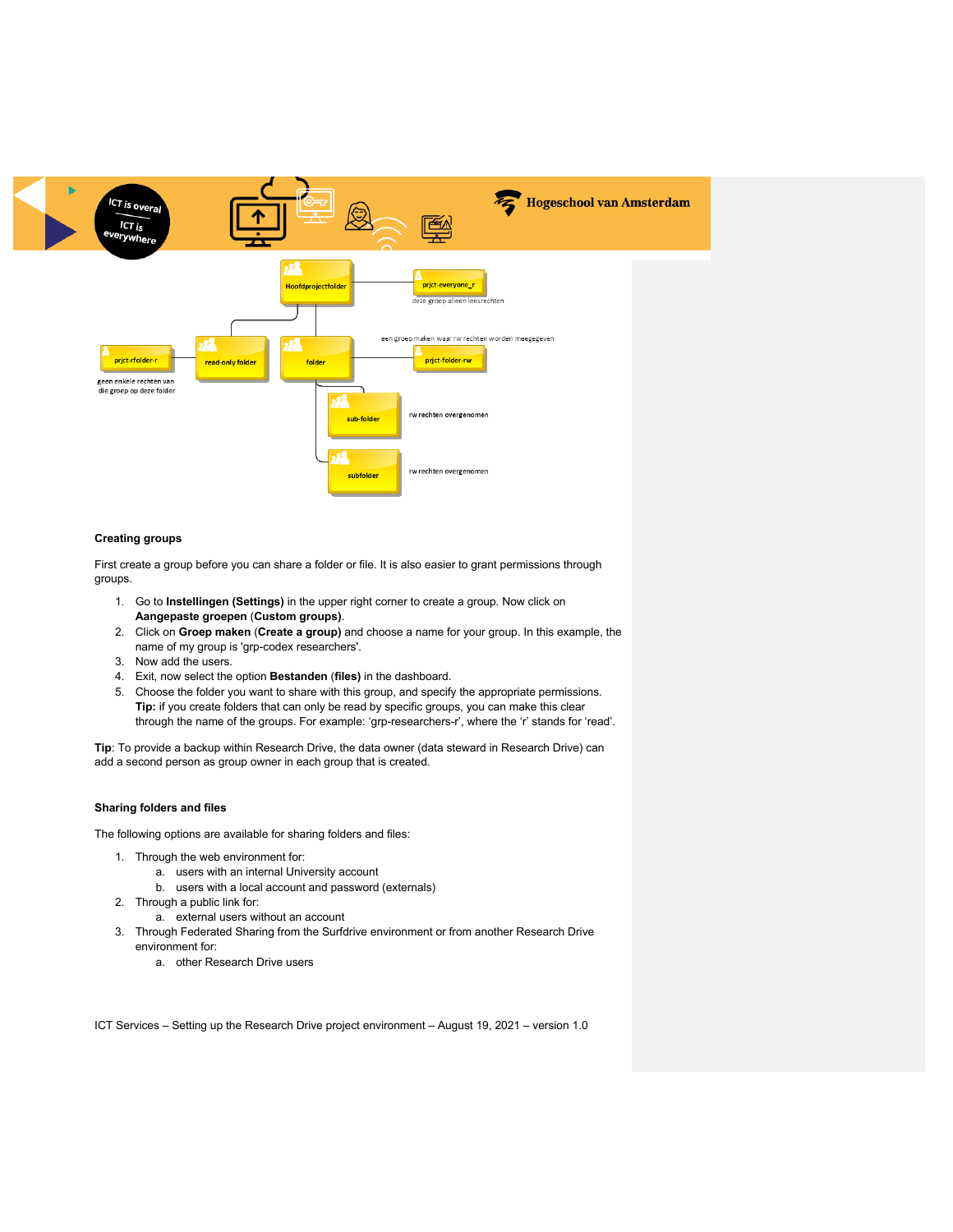

#### **1. Share through the web environment**

You can share files and folders with other Research Drive users. These are users who have their own login account for Research Drive. This can be a University account, but also an external one with a local account.

- 1. Click on the **delen** (**share) icon** ('gear') behind the file or folder to start sharing a file.
- 2. The following screen will then appear on the right:

| raw data $\mathcal{O}$<br>R.<br>to KB, seconds ago |  |
|----------------------------------------------------|--|
| Collaborative tags                                 |  |
| Activities Comments Sharing                        |  |
| <b>User and Groups</b> Public Links                |  |
|                                                    |  |

3. Now search for a user or group by typing the first letters of the name.

**Note:** Consider how the name can be helpful. All users and groups that start with these letters are shown in one overview. The group names can for instance start with the project code.

4. Select the user or group you want to share with by clicking on that user or group.

**Note!** If a user is not found, you can also enter an e-mail address to invite someone as a guest (see also: how to share with guests).

- 5. If the person you want to share with does not yet have a Research Drive account, you must first invite them through the Research Drive Dashboard.
- 6. You will now have a number of options to share: **kan delen (can share) / kan bewerken (can edit).** Under the option **kan bewerken** (**can edit)**, click on the arrow for more detailed options: **aanmaken** (**create) / wijzigen (edit) / verwijderen (delete)**.

Make sure that you do not check the **delen** (**share)** option to share the folder with others through Research Drive. Now click on **aanmelden via e-mail** (**sign up by e-mail)** and the other user will receive a notification that a folder has been shared.

7. You can also delete the shared folder by clicking on the recycle bin.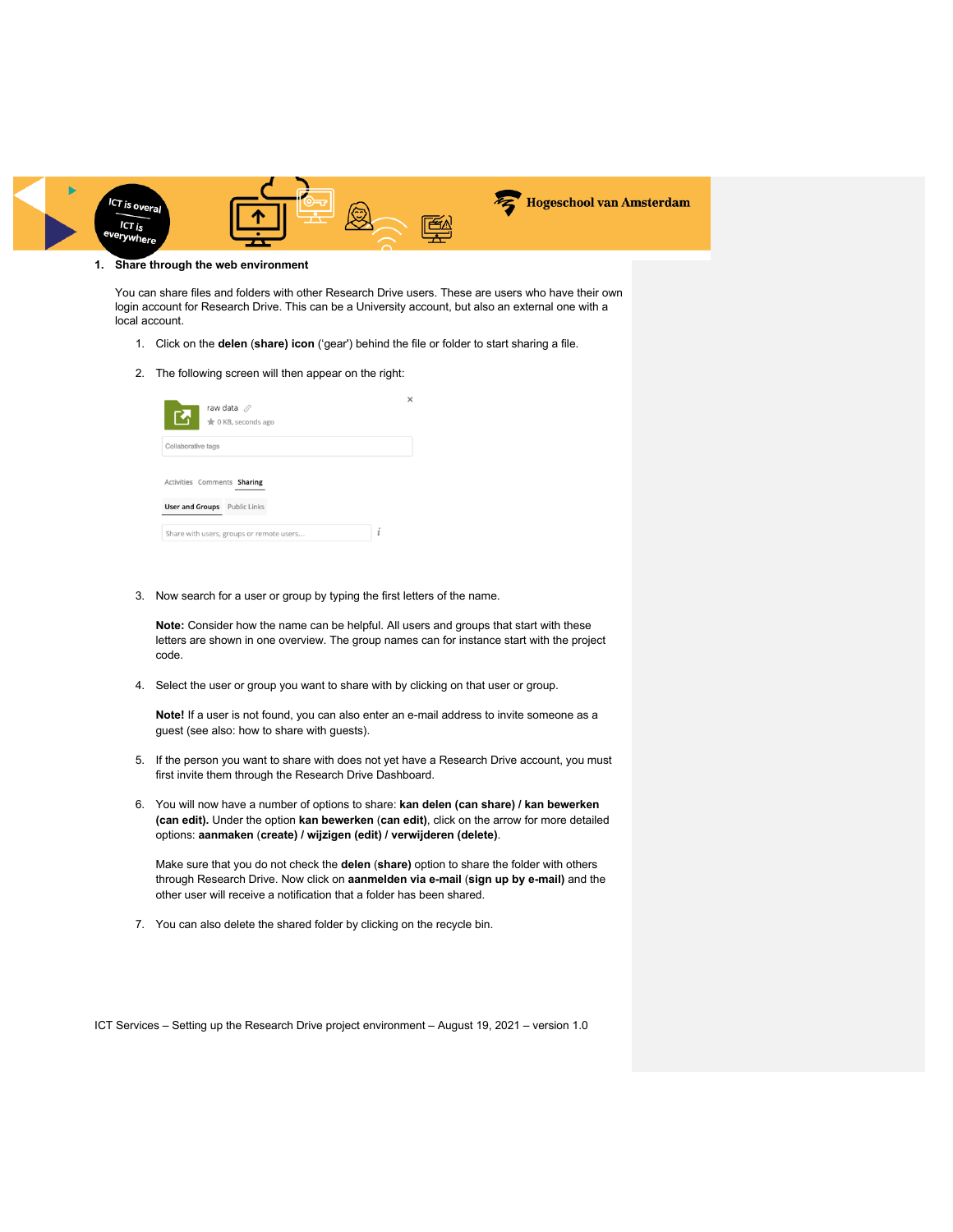

# **2. Sharing through Public link**

You can create a public link when you want to share a folder without requiring an account. You can invite people by e-mail and then share the content of a folder or only a file. Someone who receives this URL by e-mail will be able to open the file or folder. You can also set a password and expiration date for the link.

- a. Select the corresponding file/folder.
- b. Now select the **delen** (**share)** icon, and click on **delen** (**share)**.
- c. Now select **Public Links**, after which the following window appears:

| Create link share: /raw data                                     | ×                                                                                    |  |  |
|------------------------------------------------------------------|--------------------------------------------------------------------------------------|--|--|
| Link name                                                        |                                                                                      |  |  |
| Public link                                                      |                                                                                      |  |  |
| Download / View                                                  |                                                                                      |  |  |
| Recipients can view or download contents.                        |                                                                                      |  |  |
| Download / View / Upload                                         |                                                                                      |  |  |
| Recipients can view, download, edit, delete and upload contents. |                                                                                      |  |  |
| Upload only (File Drop)                                          |                                                                                      |  |  |
|                                                                  | Receive files from multiple recipients without revealing the contents of the folder. |  |  |
| Password                                                         |                                                                                      |  |  |
| Choose a password                                                |                                                                                      |  |  |
| Expiration                                                       |                                                                                      |  |  |
| Choose an expiration date                                        |                                                                                      |  |  |
| Send link via email                                              |                                                                                      |  |  |
|                                                                  |                                                                                      |  |  |
| Cancel                                                           |                                                                                      |  |  |
|                                                                  |                                                                                      |  |  |

- d. The following options are available for a 'Public Link':
	- a. **Download / View:** The recipient of the link can only view and download folders and files.
	- b. **Download / View / Upload:** The recipient of the link can view, download and upload folders and files to a folder.
	- c. **Upload only (file drop):** The recipient of the link cannot see the contents of a folder, but can upload a new file.
	- d. **Password:** If you set a password here, you can only gain access if you know the password. The password will be sent separately to the recipients in another e-mail.
	- e. **Expiration date:** If you set an expiration date, the link expires after this date. Access will then no longer be possible.
- e. Give a suitable name, e.g.: 'Raw-data' for students.

#### **3. Share with other Research Drive or SURFdrive users**

### **a. Federated Sharing from the SURFdrive environment**

If you have already started the research project and you already have data on SURFdrive, you can add a SURFdrive folder to your Research Drive through Federated Sharing. Federated Sharing allows you to share folders in a different storage system (SURFdrive) under the same identity, specifically your SURFconext identity.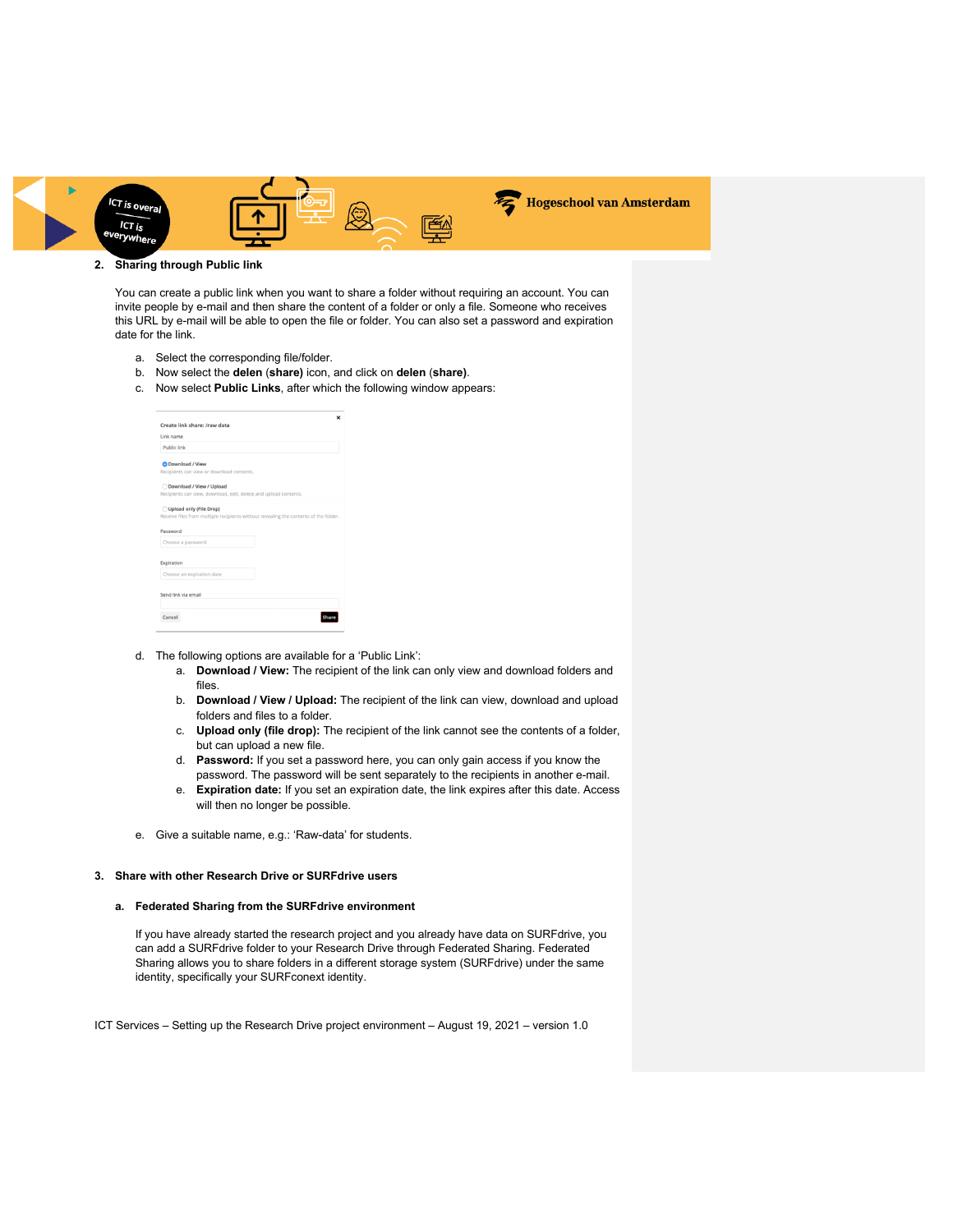

You require your Federated Cloud ID for this. The instructions below explain how to do this after logging on in Research Drive.

1. Look up the Federated Cloud ID in Research Drive. Click on **Instellingen (Settings)** to display the main menu.



- 2. Click on **Algemeen (General)**. Scroll down until you see **Gefedereerde Cloud (Federated Cloud)**.
- 3. Copy this federated Cloud ID:
	- a. For the HvA: yourname@hva.data.surfsara.nl.
	- b. For the UvA: yourname@uva.data.surfsara.nl.
- 4. Now navigate to SURFdrive through the web interface https://surfdrive.surf.nl/files. Select the folder you want to see in Research Drive. Mark the folder by activating the checkbox.
- 5. Click on the **Delen** (**Share)** icon and enter the federated Cloud ID.



6. Your federated name will now be identified. After you have been identified, you can set the corresponding permissions. In this case, you can activate all the checkboxes.

 $\vee$  kan delen  $\vee$  kan wijzigen  $\vee$ v creëer v wijzig v verwijderen

Now you can close the SURFdrive environment.

7. Go back to Research Drive, click the **bel** (**bell)** icon.



## Click on **Accept**.

8. The folder appears now in Research Drive.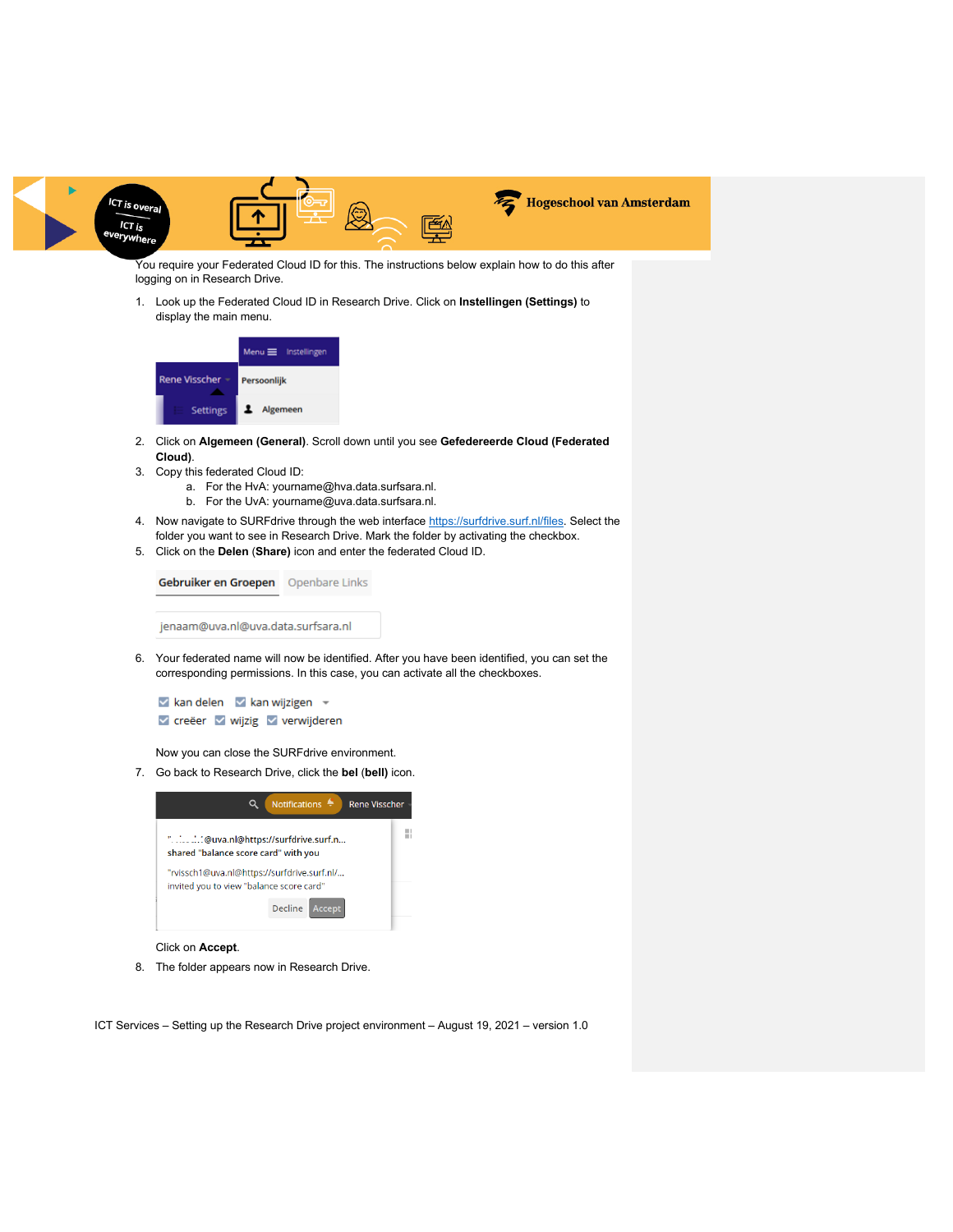

#### **b. Federated Sharing from the Research Drive environment**

Sharing a SURFdrive folder is identical to sharing a folder with an external user from another faculty that also has Research Drive.

- 1. Request the federated cloud ID of an external user who wants access to your data.
- 2. Use the ID of this remote user in the same way as a normal user that a folder is shared with. Go to the corresponding folder, select the **deel (share)** icon, then select **Deel met een Federated Cloud ID** (**Share with a Federated Cloud ID)**, and add the federated sharing ID of the external user.
- 3. The external user receives a notification that a folder or file has been shared and must accept this (through notifications) before the shared folder becomes visible.

## **Sharing folders for anonymously dropping files (Drop zone)**

This is a folder in which only people who have received the URL based on a specific e-mail are able to upload files.

How to do this:

- 1. Go to the corresponding folder and select the **delen** (**share)** icon.
- 2. In the right window you select the option **Openbare Links** (**Public Links)**.
- 3. Click on **Creëer openbare link** (**Create a Public Link**) and the following window will appear:

| Openbare Link                                                                                                                                   | 碢 |
|-------------------------------------------------------------------------------------------------------------------------------------------------|---|
| O Download / Bekijk                                                                                                                             |   |
| Ontvangers kunnen de inhoud bekijken of downloaden.                                                                                             |   |
| O Download / Bekijk / Upload                                                                                                                    |   |
| Recipients can view, download and upload contents.                                                                                              |   |
| O Download / View / Edit                                                                                                                        |   |
| Ontvangers kunnen de inhoud bekijken, downloaden, bewerken, verwijderen en uploaden.                                                            |   |
|                                                                                                                                                 |   |
|                                                                                                                                                 |   |
| 雫<br>Kies een wachtwoord                                                                                                                        |   |
| ® Alleen uploaden (File Drop)                                                                                                                   |   |
| Kies een vervaldatum                                                                                                                            |   |
|                                                                                                                                                 |   |
|                                                                                                                                                 |   |
| Ontvang bestanden van meerdere ontvangers zonder de inhoud van de map te weergeven.<br>Wachtwoord<br>Vervaltermijn<br>Versturen link via e-mail |   |

- 4. Select the option **Alleen uploaden (Upload only) (File Drop)**.
- 5. If required, add a password and an expiration date.
- 6. The password must then be entered separately through another method.
- 7. Finally, enter the e-mail address of the person you want to allow to upload files.